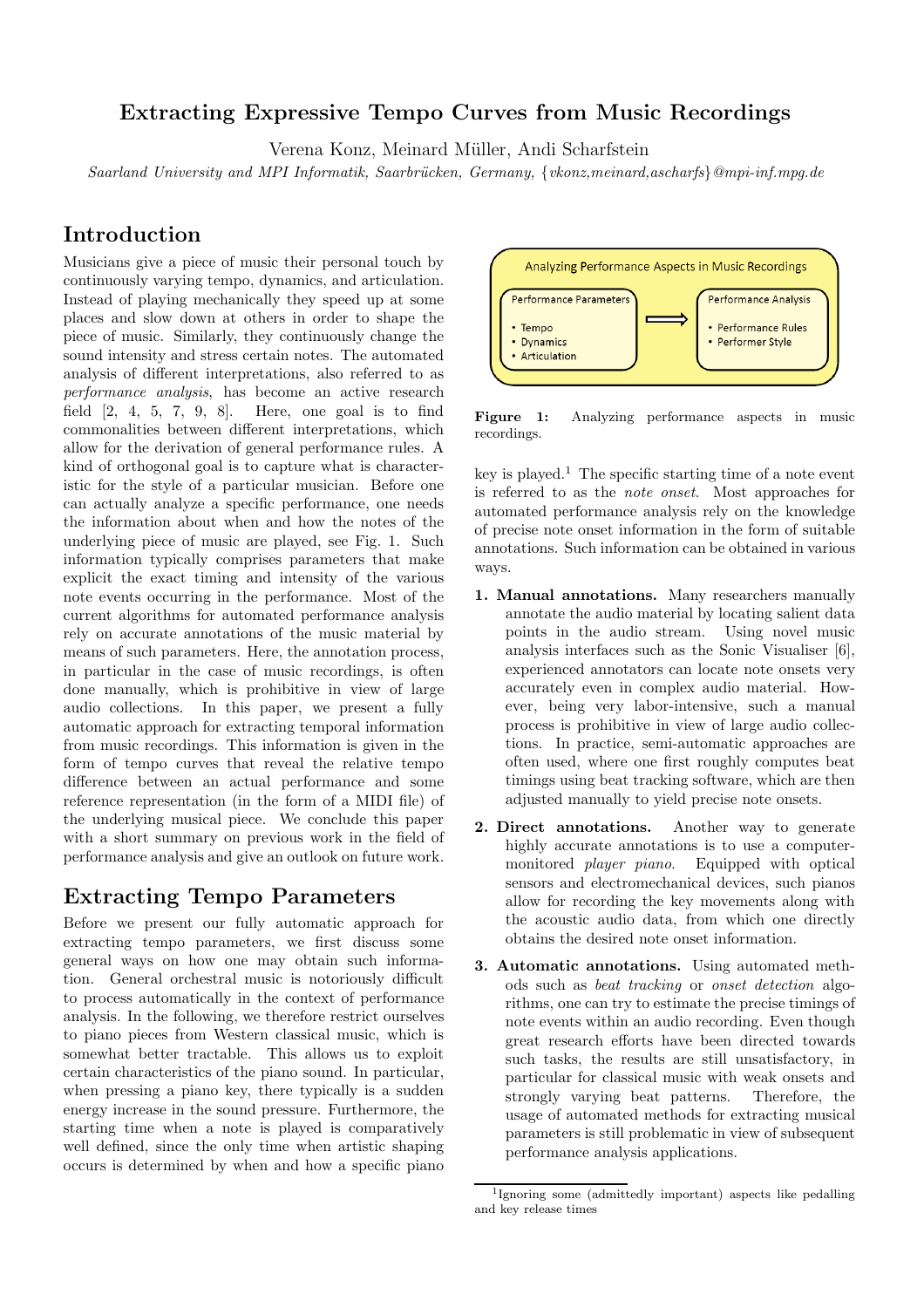

Figure 2: Extracting tempo curves from music recordings.

In the following, we describe how one can extract timing information from audio recordings using music synchronization algorithms. In particular, we exploit the fact that for most classical pieces there exists a kind of "neutral" representation in the form of a musical score. A score contains high-level information on the notes such as musical onsets time, pitch, and duration. In the following, we assume that the score is represented by a MIDI file that explicitly provides the musical onset and pitch information of all occurring note events. On the other hand, we have the audio recording of a specific performance to be annotated. Now, the idea is to use conventional MIDI-audio synchronization techniques to temporally align the MIDI events with their corresponding physical occurrences in the audio recording. The synchronization result can be regarded as an automated annotation of the audio recording with the available note events given by the MIDI file. Most synchronization algorithms rely on some variant of dynamic time warping (DTW) and can be summarized as follows. First, the MIDI file and the audio recording to be aligned are converted into feature sequences, say  $V :=$  $(v_1, v_2, \ldots, v_N)$  and  $W := (w_1, w_2, \ldots, w_M)$ , respectively. Then, an  $N \times M$  cost matrix C is built up by evaluating a local cost measure c for each pair of features, i. e.,  $C(n, m) = c(v_n, w_m)$  for  $1 \leq n \leq N, 1 \leq m \leq M$ . Finally, an optimum-cost alignment path is determined from this matrix via dynamic programming, which encodes the synchronization result. Our synchronization approach follows these lines using the standard DTW algorithm, see [3] for a detailed account on DTW and music synchronization. In our synchronization step, we employ an implementation based on high-resolution audio features that combine the high temporal accuracy of onset features with the robustness of chroma features. These features specifically exploit the above mentioned characteristics of piano music yielding robust music alignments of high temporal accuracy, see [1] for details.

Based on a MIDI-audio alignment, we derive a tempo curve that exhibits the expressive tempo information for the music recording. Here, a tempo curve describes for each time position within the reference the associated tempo of the performance in the form of a multiplicative factor. We illustrate this idea by means of an example scenario referring to the first four measures of Beethoven's Sonata Op. 57 ('Appassionata'), see Fig. 2. Here, the score is represented by a MIDI file shown in the piano roll representation. The MIDI representation serves as reference, where the notes are played with a constant tempo in a kind of mechanical way. In our example scenario, we consider three performances of these measures by the three pianists Duis, Barenboim, and Brendel, respectively. The performances are given as audio recordings. For each audio recording, we compute a MIDI-audio alignment with respect to the same MIDI reference and derive a corresponding tempo curve. The tempo curves, as shown in Fig. 2, reveal global and local characteristics of the different performances. For example, it is obvious that Barenboim plays much slower than the other two pianists, in particular at the beginning of the piece. Also note that all performances show a slight acceleration at the beginning and a significant slow-down towards the end.

The actual computation of the tempo curve can be sketched in the following way: First, the segment of the reference for which the tempo should be determined is chosen; it is characterized by its border points  $v_l$  and  $v_r$ . Using the alignment path, one then computes the semantically corresponding points in the performance  $w_l$ and  $w_r$ . Now the tempo in this segment is given by  $\frac{v_r-v_l}{w_r-w_l}$ . The whole process is iterated till all segments of the sequence are covered. The main parameter here is the choice of segment size. Several options are possible, e. g., a fixed size for all segments or an adaptive size that aligns borders with note onsets. One can also perform preprocessing steps to enhance the quality of